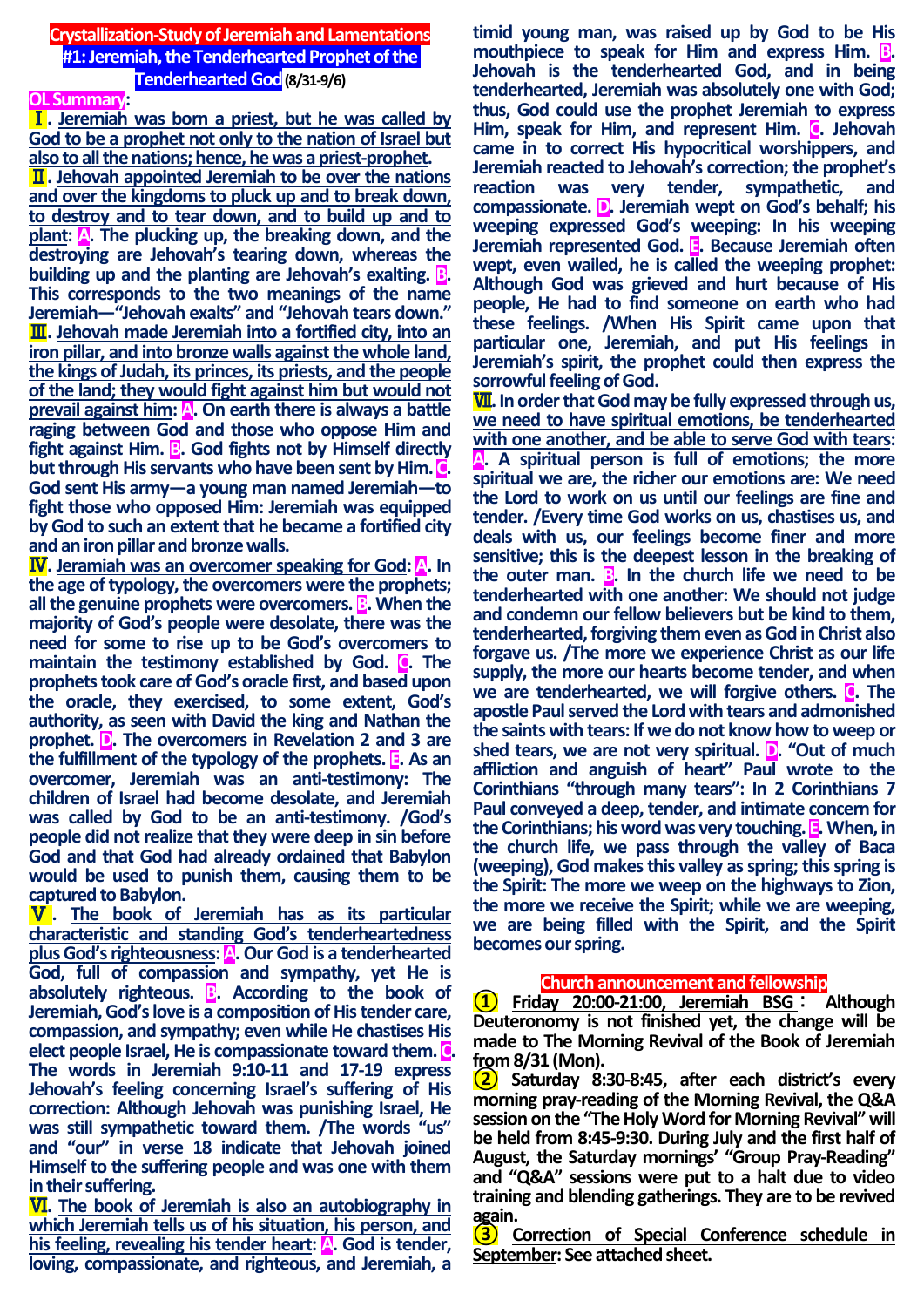## **CP1:** Go against the Japanese culture which forces **Christians to hide, declare the name of the Lord Jesus openly. If you fight against those who oppose God, God is with you and you will surely overcome**

**OL1:** Jehovah made Jeremiah into a fortified city, into an **iron pillar, and into bronze walls against the whole land, the kings of Judah, its princes, its priests, and the people of the land; they would fight against him but would not prevail against him. Jer.1:18 And I am now making you today into a fortified city and into an iron pillar and into bronze walls against the whole land, against the kings of Judah, against its princes, against its priests, and against the people of the land. 19 And they will fight against you, but they will not prevail against you; for I am with you, declares Jehovah, to deliver you. OL2: On earth there is always a battle raging between God and those who oppose Him and fight against Him. Eph.6:12 For our wrestling is not against blood and flesh but against the rulers, against the authorities, against the world-rulers of this darkness, against the spiritual forces of evil in the heavenlies.OL3:God sent His army—a young man named Jeremiah—to fight those who opposed Him. OL4: Jeremiah was an overcomer speaking for God. God's people did not realize that they were deep in sin before God and that God had already ordained that Babylon would be used to punish them, causing them to be captured to Babylon.**

**In the matter of functioning in the church meetings, we should not be dismayed by anyone, and we should not be afraid of anyone. Rather, we should function to speak for the Lord. Why was it necessary for God to make Jeramiah into a fortified city, into an iron pillar, and into bronze walls? This was necessary because a battle was raging. The kings, the princes, the priests, and the people of the land were enemies not only to Jeremiah but also to God. These enemies were fighting against God, and Jeramiah was sent to represent God and fight for Him. Those who fought against Jeremiah fought against Jehovah. The Bible tells us that on earth there is always a battle raging between God and those who oppose Him and fight against Him. God does not fight by Himself directly but through His servants who have been sent by Him. This was the situation in Jeremiah's time. God sent His army –a young man named Jeremiah– to fight against those who opposed Him. …In the Lord's recovery today, we also face opposition, condemnation, and rejection, and we also must fight for God. In this fighting our weapons are God Himself and the truth revealed in the Bible.**

## **Application: Business person/ Graduate student**

**In Japan, beginning with the carnage of Hideyoshi Toyotomi and Ieyasu Tokugawa against Christians, persecution was so severe throughout the Edo period (267 years) that Christians then hid themselves as Christians. Otherwise, irrelevant families and neighbors could be killed. Due to the influence of such persecution over many years, believers still profess that they are Christians. In particular, few high-ranked people declare that they are** 

**Christians. This proves that Japanese culture and tradition strongly oppose Christ and the church. If you do not declare yourself as a Christian, you are not directly denying the Lord, but you are denying it indirectly. So if you have the opportunity at school or at work, tell that you are a Christian. But this is not to force you to declare it in a constrained manner. If you pray with burden in prayer, you will be given opportunity in a natural way. May you open a new horizon of declaring the name of the Lord openly in Japan. Matt.10:33 But whoever will deny Me before men, I also will deny him before My Father who is in the heavens. 1 Pet.2:12 Having your manner of life excellent among the Gentiles, so that in the matter concerning which they speak against you as evildoers they may, by your good works, as they see them with their own eyes, glorify God in the day of His visitation.**

**Testimony of brother: "While I was a director of an industrial association (meaning having a public position) as a representative of a large company, when searched on the net, my name had been found first as a director of the industrial association, then after the second and third one, my name had come out as a responsible person of the church in Kobe. The information were photos, videos uploaded on the net by the full-timers and responsible ones of the churches such as Taiwan for showing their appreciation after they visited the church in Kobe. My opponents at the company I worked for (a joint venture with a 50% and 50% Japanese-American capital) used this information to hire the most famous lawyers in Japan to oppose me, through the chairman and president of the Japanese parent company. The lawyer encouraged me to quit or deny as a leader of church. But I refused very clearly. They scrutinized my life thoroughly, but they had found nothing in the end, so they made their main conclusion that "it is not good to be a leader of the church." They appealed the CEO and COO of the US headquarters with this conclusion. The US CEO and COO pronounced, "This person is the most important person in Japan. Your hands**  are filthy when you accuse him for this reason. We will end **the 50-year history of a joint venture with you in Japan." After that, the US headquarters bought the shares by about 12.5 billion yen, dissolved the joint venture, and dismissed all those who opposed me. To tell the truth, I was not willing to testify by myself, but I followed the testimony of myself on the net with the spirit of martyrdom, and be bold and did not reject the name of Jesus. I think that this testimony was what caused God to protect me, to bless my work in the company, and to lift me. I will never be defeated, even if there is a fierce opposition whenI testify, because God is with me".**

**Prayer**:**"Lord Jesus, there is a fierce battle on earth between God and those who oppose God and fight against Him. I stand against the influence of hidden Christians in Japan and boldly testify that I am a Christian. I will pioneer a new era, publicly making a testimony that Jesus is Lord, damaging Satan's deceit and witnessing the**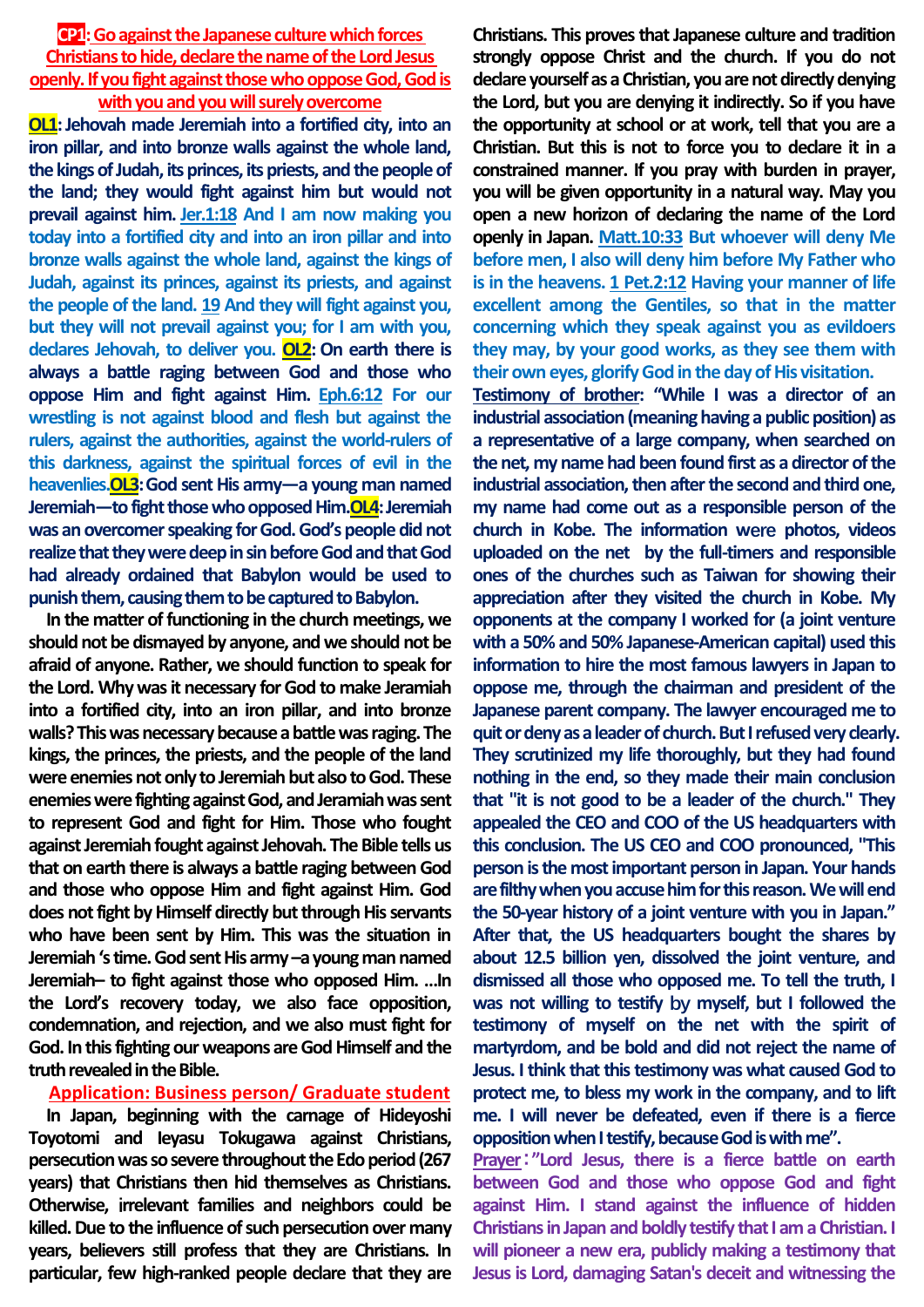**name of the Lord publicly. It is to reach the goal of God's economy and the preparation of the bride. Amen!"**

# **CP2:Godis tenderhearted and absolutely righteous. Serve by becoming one with God's feeling, putting the natural affection onto the cross**

**OL1:The book of Jeremiah has as its particular characteristic and standing God's tenderheartedness plus God's righteousness. Our God is a tenderhearted God, full of compassion and sympathy, yet He is absolutely righteous. OL2:Although Jehovah was punishing Israel, He was still sympathetic toward them. The words us and our in verse 18 indicate that Jehovah joined Himself to the suffering people and was one with them in their suffering. Jehovah Himself was weeping in sympathy with His people.Jer. 9:18-19 let them hasten and take up a wailing for us, that our eyes may shed tears and our eyelids may pour forth water. 19For a voice of wailing was heard from Zion: How we are ruined! We are utterly put to shame!…OL3:The book of Jeremiah is also an autobiography in which Jeremiah tells us of his situation, his person, and his feeling, revealing his tender heart. OL4:The apostle Paul served the Lord with tears and admonished the saints with tears. If we do not know how to weep or shed tears, we are not very spiritual.When we live in the spirit, using the soul as an organ, we will be able to serve the Lord and admonish the saints with tears.** 

**When I began to live in the spirit, in my new man, taking the soul as my organ, I began to shed tears. At these times I shed tears by the soul as my organ, not as my person. The person who shed tears was my spirit….When we love someone by our soul as a person, that is wrong. It may be love, but it is of the old man and is still related to the flesh. To love by our soul as our person is wrong, but to love by our spirit as our person with our soul as our organ is right. It is impossible to love someone without our soul. Our spirit, strictly speaking, does not have the loving ability. In order to love, we must have a loving organ. The loving organ is our emotion, a part of our soul.**

**Our spirit by itself cannot weep or shed tears. In the Gospels the Lord Jesus wept (John 11:35; Luke 19:41). He wept from His spirit as His person with His soul as His organ. He did not love by the soul as His person; rather, He loved by His spirit as His person with His soul as His organ. Today, as Christians, we are the same as the Lord Jesus. In our Christian life our soul must be denied as our person, yet our soul is still very useful as an organ. When our soul rises up to be our person, we should tell our soul, "Dear soul, you were my person in the past but not today. Today you are my organ in resurrection, and my person is my regenerated spirit with the Lord Jesus as its life. This spirit is the new man, and this new man is my person. You, dear soul, are now only my organ. Stay in your position, and do not propose anything to me. When I love or think, you must be my loving and thinking organ."**

#### **Application to the serving ones**

**When you serve the saints, do not serve with the** 

**natural love. Don't think that your natural love would help people. The church is not a place of volunteers. The service in the church is the service to dispense Christ to others in spirit, in the resurrected love, putting the natural affection onto the cross.**

**For example, when you see the new one under other saint's care, you may think you can do better than they do and try to care for that new one by yourself without fellowshipping with the saints. In such case, there are pride, rivalry, dullness mixed with your love. Please stop for a moment and open to the fellowship and practice the service of the Body. By fellowshipping, you will notice things that you could not notice. Please realize that your natural affection has the fallen element, pride and prejudice mixed. These are put onto the cross through the fellowship practically. Moreover, because the service in the church is the service of the Body, it is only when you are coordinated with other members, can you be transferred to the service of the Body from the individual service. Before fellowship, please pray the prayer in the message.** 

**Testimonies of the sisters**:⑴**When I started serving, I didn't realize the service of the Body, I made failures in taking care of many newly saved ones and making them remaining fruit. New ones were saved in various districts, but there was not enough fellowship with brothers and sisters of these districts, many of them could not receive the care and they could not remain. Due to my natural love, I didn't include brothers and sisters and bore them by myself. By these failures, I learnt that I should do the service of the Body. After I came to treasure the fellowship with the saints and learn to move forward to the service of the Body from individual service, I could gain remaining fruit more than before. It is critical to have the service of the Body in fellowship.** ⑵**Because some saints served the new ones with their natural affection, new ones got impudent and depend on too much. They didn't have fellowship with the saints and poured their natural love to the new ones. As a result, the fallen nature of the new ones became manifested in the church life. For example, some new ones tried to utilize the car of the saints only for their convenience impudently. They didn't know how it costs to own a car, in addition to the buying the car, it costs a lot for the gas, oils, tax, parking, fixing etc. to maintain the car so they thought it was all right to utilize the saints' car for their convenience.**

**For the point** ⑵**, the church life should encourage the new ones to walk according to the spirit, but actually in this case, it accepted the walk according to the flesh. It is unrighteous for them to utilize the other's car for their benefit. To avoid things like this, we have set the fee, although it is very cheap, in case of using the car of the saints. Our service should encourage new ones to practice righteousness. The natural love spoils the new ones, but the resurrected love through the cross will perfect them.**